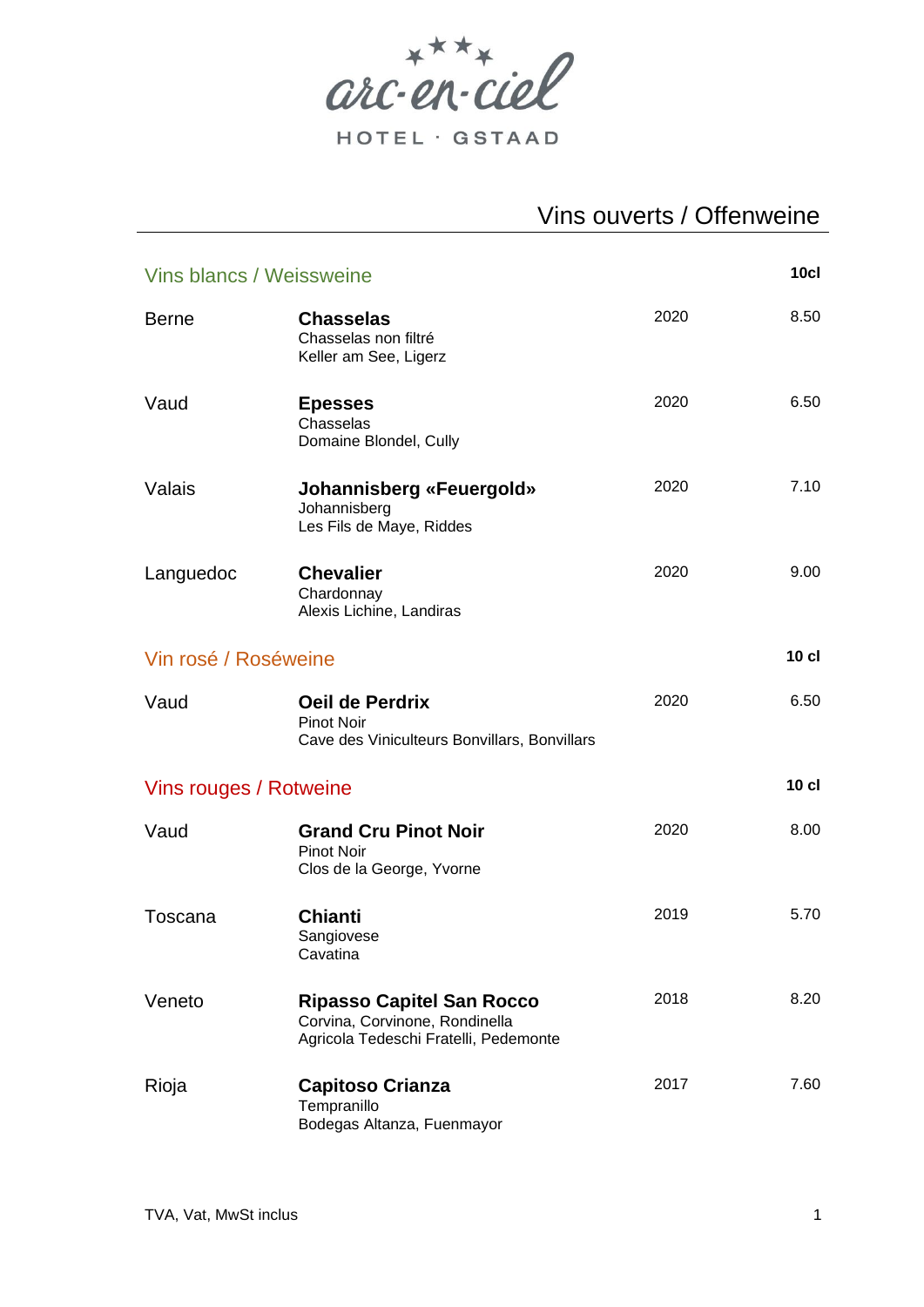$arc\cdot en\cdot cie\ell$ 

HOTEL · GSTAAD

#### Vins mousseux / Schaumweine

|            |                                                                                         | 10c1  | 75cl   |
|------------|-----------------------------------------------------------------------------------------|-------|--------|
| Ostschweiz | <b>Volgaz Extra Dry</b><br>Pinot Noir<br><b>VOLG Weinkellereien</b>                     | 9.00  | 63.00  |
| Champagne  | <b>Collection 242</b><br>Pinot Noir, Chardonnay, Pinot Meunier<br>Louis Roederer, Reims | 16.00 | 95.00  |
| Champagne  | <b>Rosé 2013</b><br>Pinot Noir, Chardonnay<br>Louis Roederer Reims                      |       | 135.00 |
| Champagne  | <b>Blanc de Blanc 2014</b><br>Chardonnay<br>Louis Roederer Reims                        |       | 135.00 |

## Vins rosés / Roséwein

|           |                                                                                                             |      | <b>50cl</b> |
|-----------|-------------------------------------------------------------------------------------------------------------|------|-------------|
| Vaud      | Oeil de Perdrix<br>Pinot Noir                                                                               | 2020 | 29.00       |
|           | Cave des Viniculteurs Bonvillars, Bonvillars                                                                |      | <b>75cl</b> |
| Neuchâtel | Oeil de Perdrix Auvernier<br><b>Pinot Noir</b><br>Caves du Château d'Auvernier, Auvernier                   | 2020 | 49.00       |
| Provence  | Château de Selle de Domaine Ott<br>Grenache, Cinsault, Syrah, Mourvèdre<br>Domaine Ott, La Londe Les Maures | 2020 | 85.00       |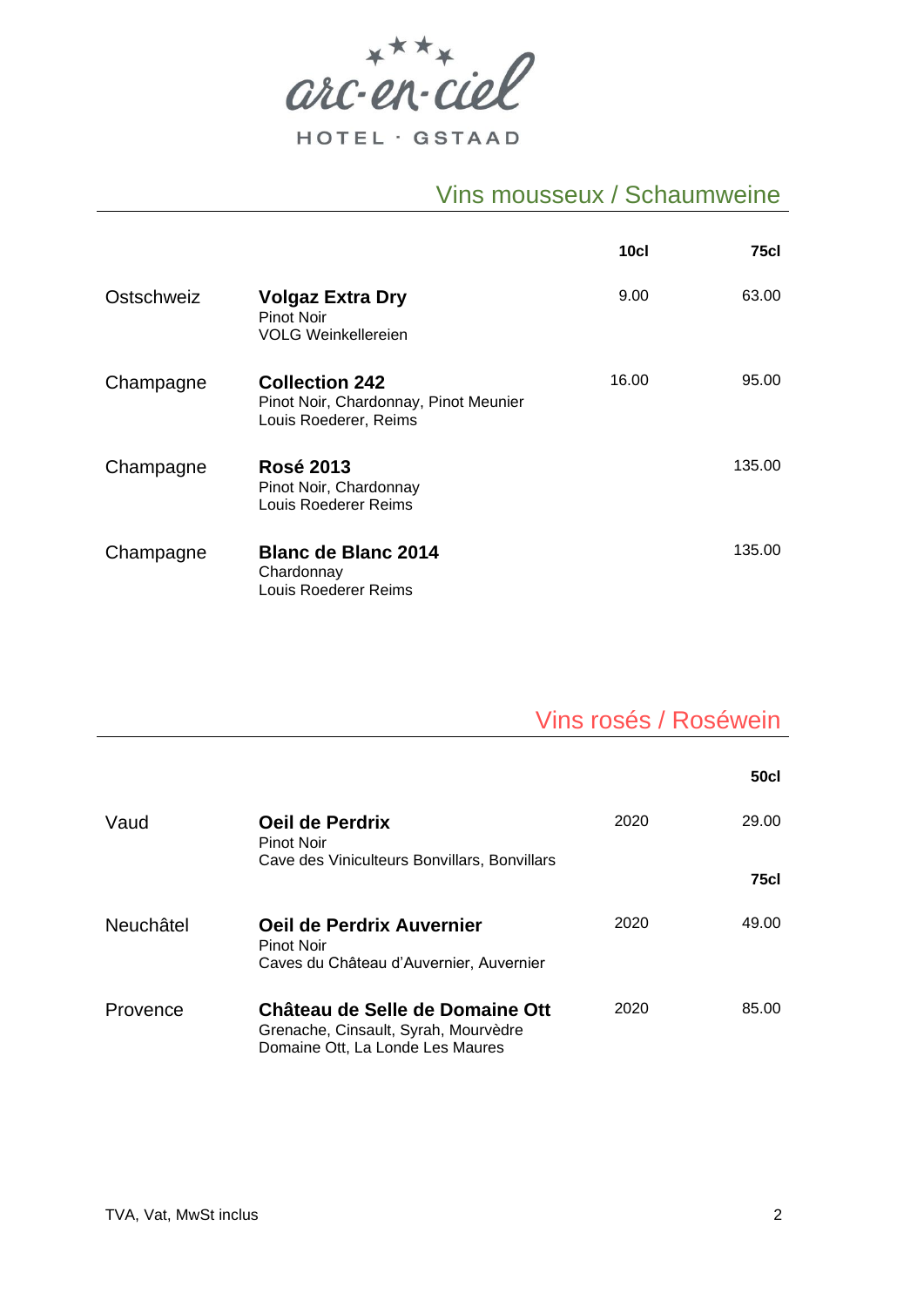

## Vins blancs / Weissweine

| <b>50cl</b><br>Suisse / Schweiz |                                                                                                                                           |      |                  |
|---------------------------------|-------------------------------------------------------------------------------------------------------------------------------------------|------|------------------|
| Vaud                            | <b>Epesses</b><br>Chasselas<br>Domaine Blondel, Cully                                                                                     | 2021 | 32.00            |
|                                 |                                                                                                                                           |      | <b>70cl/75cl</b> |
| <b>Berne</b>                    | <b>Chasselas</b><br>Chasselas non filtré<br>Keller am See, Ligerz                                                                         | 2020 | 58.00            |
| Vaud                            | <b>Aigle Les Murailles</b><br>Chasselas<br>Hendri Badoux SA, Aigle                                                                        | 2020 | 56.00            |
|                                 | <b>Médinette Dézaley Grand Cru</b><br>Chasselas<br>Domaine Louis Bovard, Cully                                                            | 2020 | 74.00            |
|                                 | <b>Ribex</b><br>Sauvignon Blanc<br>Domaine Louis Bovard, Cully                                                                            | 2020 | 69.00            |
| Ticino                          | <b>Prà Bianco</b><br>Bianco di Merlot<br>Guido Brivio, Mendrisio                                                                          | 2020 | 49.00            |
| Valais                          | Johannisberg «Feuergold»<br>Johannisberg<br>Les Fils de Maye, Riddes                                                                      | 2020 | 45.00            |
|                                 | Cuvée Madame Rosmarie blanc<br>Petit Arvine, Sylvaner, Pinot Blanc, Pinot Gris<br>Adrian & Diego Mathier / Nouveau Salquenen AG, Salgesch | 2020 | 59.00            |
|                                 | <b>Heida Visperterminen</b><br>Heida<br>St. Jodernkellerei, Visperterminen                                                                | 2017 | 72.00            |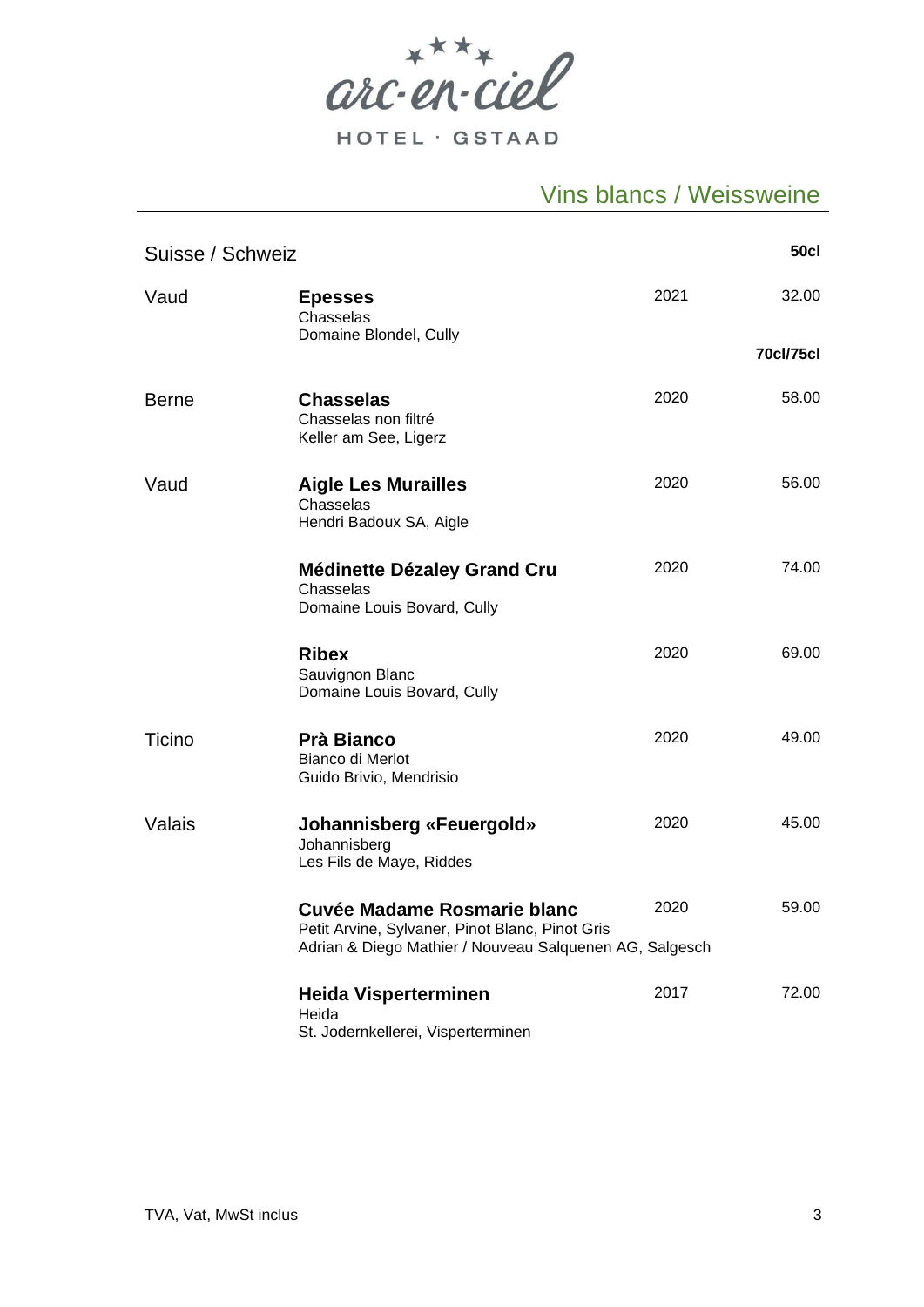

HOTEL · GSTAAD

## Vins blancs / Weissweine

| 75cl<br>France / Frankreich |                                                                                        |      |       |  |
|-----------------------------|----------------------------------------------------------------------------------------|------|-------|--|
| <b>Bourgogne</b>            | <b>Pouilly-Fuissé</b><br>Chardonnay<br>Château de Beauregard, Fuissé                   | 2017 | 72.00 |  |
| Loire                       | Sancerre Mélodie de Vieilles Vignes<br>Sauvignon Blanc<br>Vincent Gaudry, Sury-en-Vaux | 2019 | 65.00 |  |
| Languedoc                   | <b>Chevalier</b><br>Chardonnay<br>Alexis Lichine, Landiras                             | 2020 | 59.00 |  |
| Allemagne / Deutschland     |                                                                                        |      | 75cl  |  |
| Mosel                       | <b>Enkircher Ellengrub Spätlese</b><br>Riesling<br>Weiser Künstler, Traben-Trarbach    | 2018 | 59.00 |  |
| Autriche / Österreich       |                                                                                        |      | 75cl  |  |
| Kamptal                     | Grüner Veltliner Steingarten<br>Grüner Veltliner<br>Weszeli, Langenlois                | 2019 | 57.00 |  |
| Italie / Italien            |                                                                                        |      | 75cl  |  |
| Tyrol du Sud                | <b>Pinot Grigio</b><br><b>Pinot Gris</b><br>Klosterkellerei Muri-Gries, Bozen          | 2020 | 49.00 |  |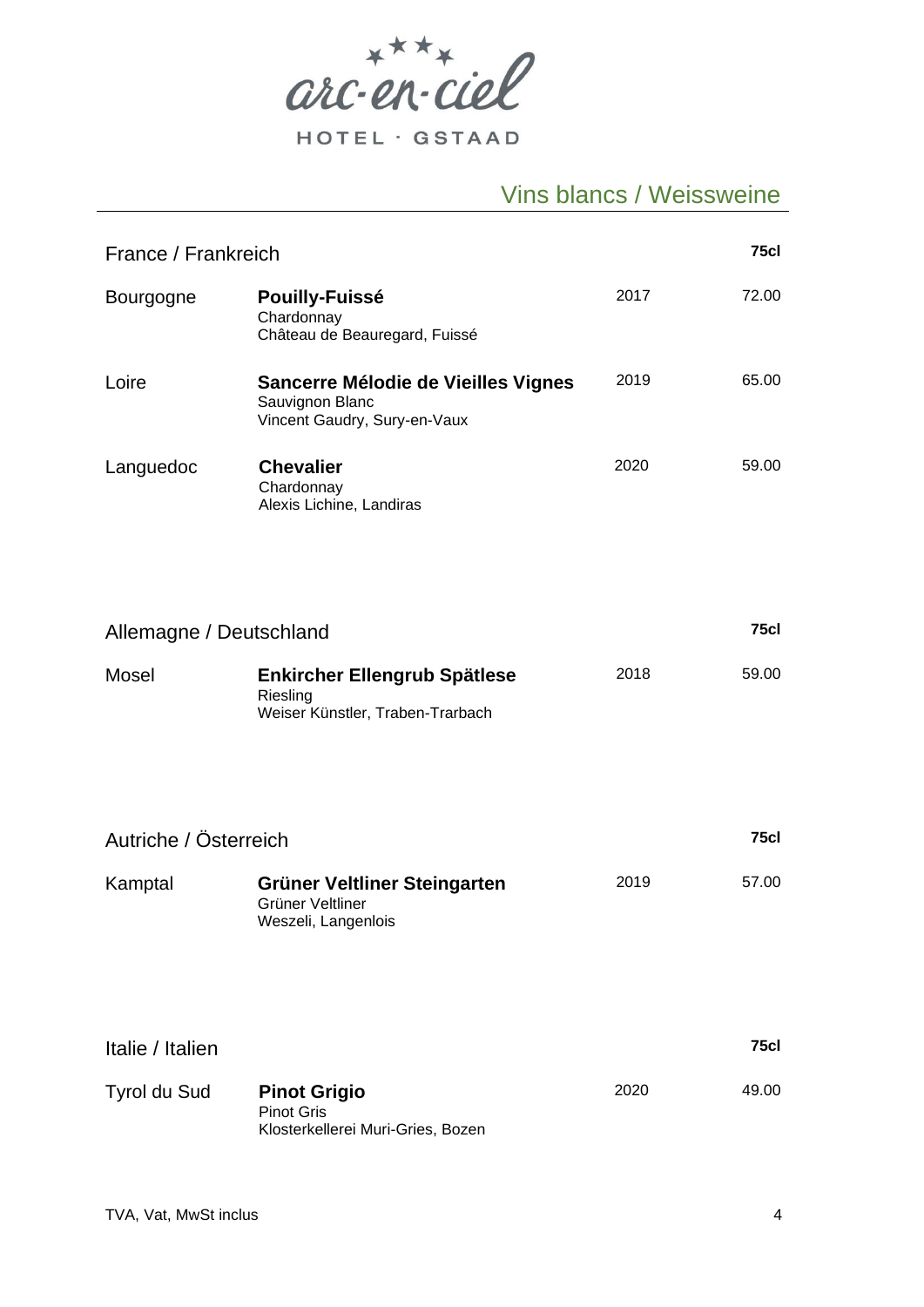

HOTEL · GSTAAD

| <b>50cl</b><br>Suisse / Schweiz |                                                                                                          |      |                  |
|---------------------------------|----------------------------------------------------------------------------------------------------------|------|------------------|
| Vaud                            | <b>Villeneuve bleu</b><br><b>Pinot Noir</b>                                                              | 2020 | 35.00            |
|                                 | La Viticole Villeneuve SA, Villeneuve                                                                    |      | <b>70cl/75cl</b> |
| Vaud                            | <b>Grand Cru Pinot Noir</b><br><b>Pinot Noir</b><br>Clos de la George, Chablais                          | 2020 | 56.00            |
|                                 | <b>Aigle Les Murailles rouge</b><br>Pinot Noir, Diolinoir, Gamay<br>Henri Badoux SA, Aigle               | 2020 | 58.00            |
| Ticino                          | Artù<br>Merlot<br>Cantina il Cavaliere, Cadenazzo                                                        | 2019 | 59.00            |
|                                 | <b>Sottobosco</b><br>Merlot, Cabernet Sauvignon, Gamaret, Cabernet Franc<br>Tenimento Dell'Ör, Mendrisio | 2018 | 89.00            |
| Grisons                         | <b>Pinot Barrique</b><br><b>Pinot Noir</b><br>Annatina Pelizzatti, Jenins                                | 2018 | 88.00            |
| Schaffhouse                     | <b>Malbec Stamm</b><br>Malbec<br>WeinSTAMM, Thayngen                                                     | 2017 | 72.00            |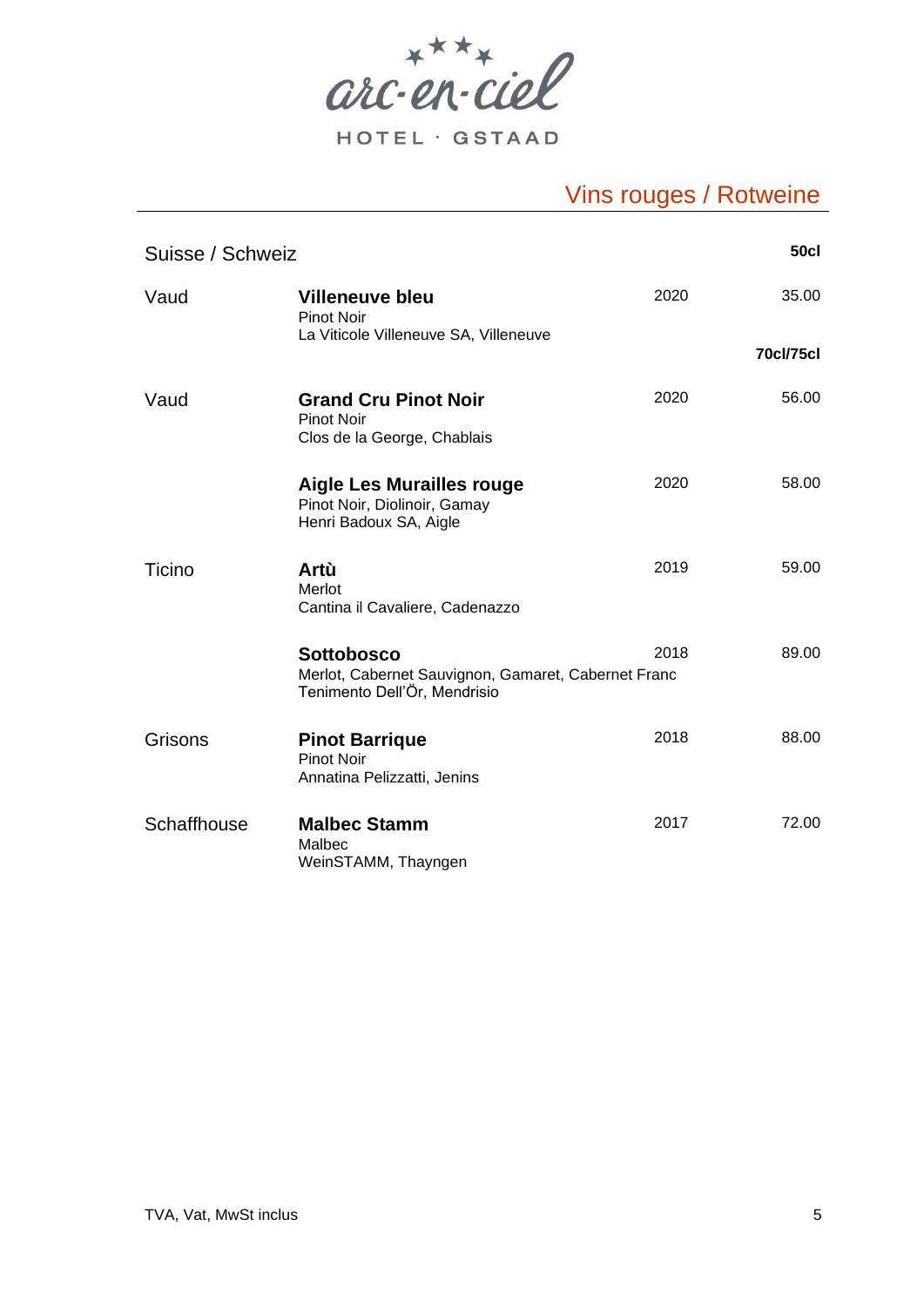

HOTEL · GSTAAD

| Suisse / Schweiz |                                                                                                                                                |      | <b>50cl</b> |
|------------------|------------------------------------------------------------------------------------------------------------------------------------------------|------|-------------|
| Valais           | Dôle du Valais<br>Pinot Noir, Gamay<br>Cave Saint-Pierre, Chamoson                                                                             |      | 32.00       |
|                  |                                                                                                                                                |      | 75cl        |
| Valais           | Cuvée Madame Rosmarie rouge<br>Cabernet Sauvignon, Syrah, Pinot Noir, Humagne Rouge<br>Adrian & Diego Mathier / Nouveau Salquenen AG, Salgesch | 2019 | 62.00       |
|                  | Humagne Rouge<br>Humagne Rouge<br>Cave Biber, Salgesch                                                                                         | 2018 | 69.00       |
|                  | Merlot Nadia Mathier<br>Merlot<br>Adrian & Diego Mathier / Nouveau Salquenen AG, Salgesch                                                      | 2019 | 79.00       |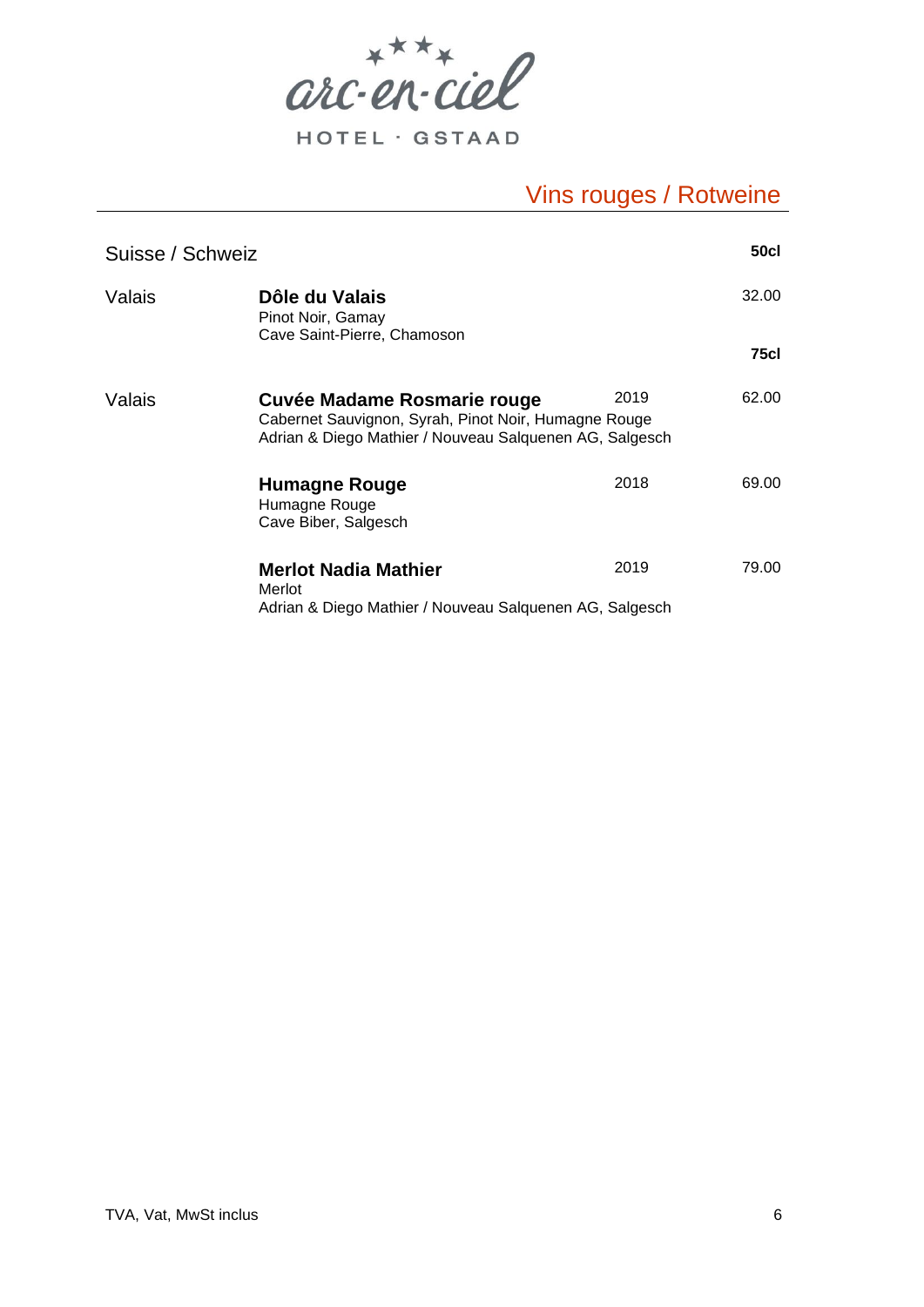

HOTEL · GSTAAD

| <b>75cl</b><br>France / Frankreich |                                                                                                                         |         |        |  |
|------------------------------------|-------------------------------------------------------------------------------------------------------------------------|---------|--------|--|
| <b>Bourgogne</b>                   | <b>Bourgogne Rouge</b><br><b>Pinot Noir</b><br>Domaine d'Ardhuy, Corcoloin                                              | 2015    | 69.00  |  |
| Côte de Beaune                     | <b>Beaune 1<sup>er</sup> Cru-Les Cent-Vignes</b><br><b>Pinot Noir</b><br>Benjamin Leroux, Beaune                        | 2017/18 | 115.00 |  |
| Côte de Nuit                       | <b>Gevrey-Chambertin Lavaux St. Jacques</b><br><b>Pinot Noir</b><br>Domaine Dupont-Tisserandot, Gevrey-Chambertin       | 2014    | 145.00 |  |
| Rhône                              | Lirac<br>Syrah, Grenache, Mourvèdre<br>Domaine Chapoutier, Tain l'Hermitage                                             | 2017    | 65.00  |  |
|                                    | <b>Châteauneuf-du-Pape La Bernadine</b><br>Grenache, Syrah, Mourvèdre, Cinsault<br>Domaine Chapoutier, Tain l'Hermitage | 2018    | 89.00  |  |
| <b>Bordeaux</b><br>Haut-Médoc      | <b>Château Cissac</b><br>Cabernet Sauvignon, Merlot<br>Cru Bourgeois                                                    | 2015    | 76.00  |  |
| Pomerol                            | <b>Château Mazeyres</b><br>Merlot, Cabernet Franc<br>Cru Bourgeois                                                      | 2014    | 92.00  |  |
| St. Julien                         | <b>Château Léoville Barton</b><br>Cabernet Sauvignon, Merlot, Cabernet Franc<br>2éme Cru classé                         | 2014    | 159.00 |  |
| Margaux                            | <b>Château du Tertre</b><br>Cabernet Sauvignon, Merlot Cabernet Franc, Petit Verdot<br>Grand Cru classé                 | 2016    | 115.00 |  |
| Languedoc                          | <b>Faugères Grande Reserve</b><br>Carignan, Grenache, Mourvèdre, Syrah<br>Domaine Binet-Jacquet, Faugères               | 2018    | 95.00  |  |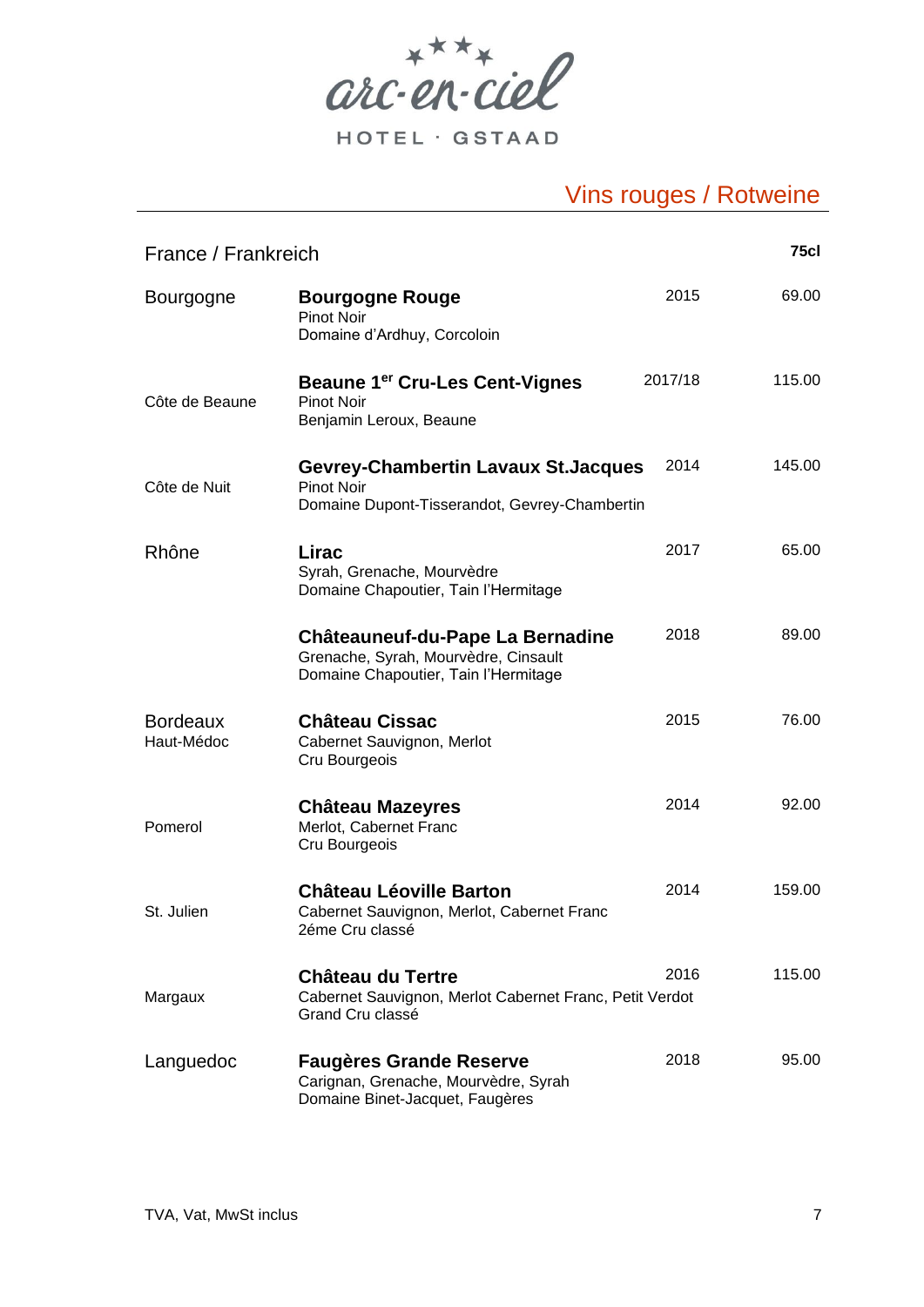

| Italie / Italien |                                                                                                                        |      | <b>50cl</b> |
|------------------|------------------------------------------------------------------------------------------------------------------------|------|-------------|
| Toscana          | <b>Chianti</b><br>Sangiovese<br>Cavatina                                                                               | 2019 | 26.00       |
|                  |                                                                                                                        |      | <b>75cl</b> |
| Toscana          | <b>Chianti Classico</b><br>Sangiovese<br>Tenuta di Corleone, Radda                                                     | 2018 | 65.00       |
|                  | <b>Brunello di Montalcino</b><br>Sangiovese Grosso<br>San Polino, Montalcino                                           | 2015 | 112.00      |
|                  | Le Cupole<br>Cabernet Franc, Cabernet Sauvignon, Merlot, Petit Verdot<br>Tenuta di Trinoro, Sarteano                   | 2019 | 74.00       |
|                  | <b>Magari Bolgheri</b><br>Cabernet Sauvignon, Cabernet Franc, Petit Verdot<br>CA'Marcanda di Gaja, Castagneto Carducci | 2018 | 95.00       |
|                  | <b>Tignanello</b><br>Cabernet Franc, Cabernet Sauvignon, Sangiovese<br>Tenuta Tignanello, San Casciano                 | 2018 | 199.00      |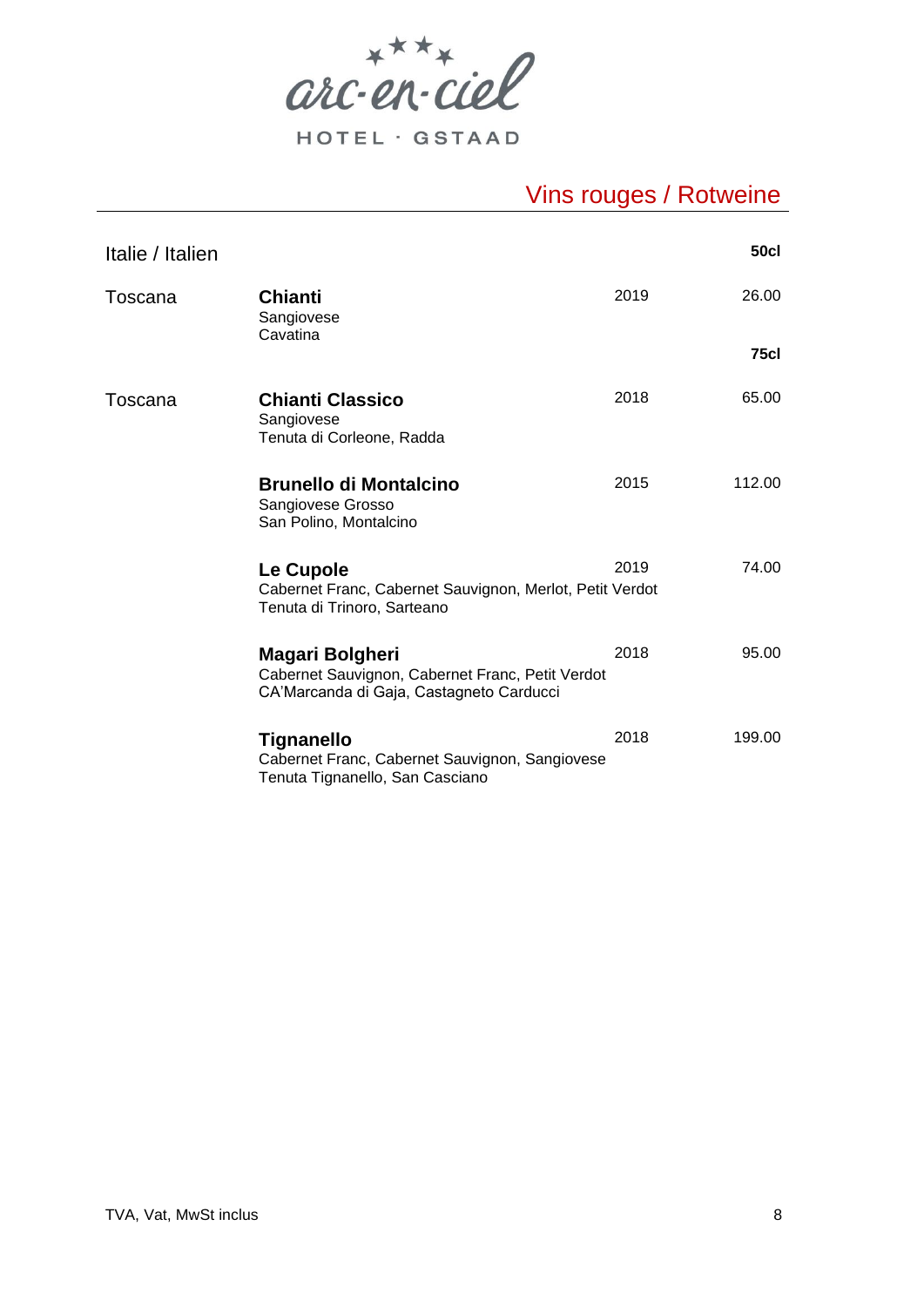

| Italie / Italien |                                                                                                             |      | 75cl   |
|------------------|-------------------------------------------------------------------------------------------------------------|------|--------|
| Veneto           | <b>Ripasso Capitel San Rocco</b><br>Corvina, Corvinone, Rondinella<br>Agricola Tedeschi Fratelli, Pedemonte | 2018 | 57.00  |
|                  | Amarone della Valpolicella<br>Corvina, Rondinella, Molinara<br>Agricola Le Calendre, San Pietro             | 2016 | 82.00  |
| Sardaigne        | Serenata Cannonau di Sardegna<br>Cannonau<br>Silvio Carta, Zeddiani                                         | 2020 | 59.00  |
| Lombardia        | <b>Numero Uno</b><br>Nebbiolo<br>Terrazze Retiche di Sondrio, Plozza                                        | 2017 | 105.00 |
| Piemonte         | <b>Barbera D'Alba Superiore «Cura»</b><br><b>Barbera</b><br>Silvano Nizza, Santo Stefano Roero              | 2019 | 59.00  |
|                  | <b>Barolo Ascheri</b><br>Nebbiolo<br>Agrigola Ellena Giuseppe, La Morra                                     | 2015 | 99.00  |
|                  | <b>Sito Moresco Langhe</b><br>Nebbiolo, Merlot, Barbera, Cabernet Sauvignon<br>Angelo Gaja, Barbaresco      | 2019 | 89.00  |
| Puglia           | <b>Salice Salentino Riserva</b><br>Primitivo<br>Domiziano, Cellino San Marco                                | 2017 | 59.00  |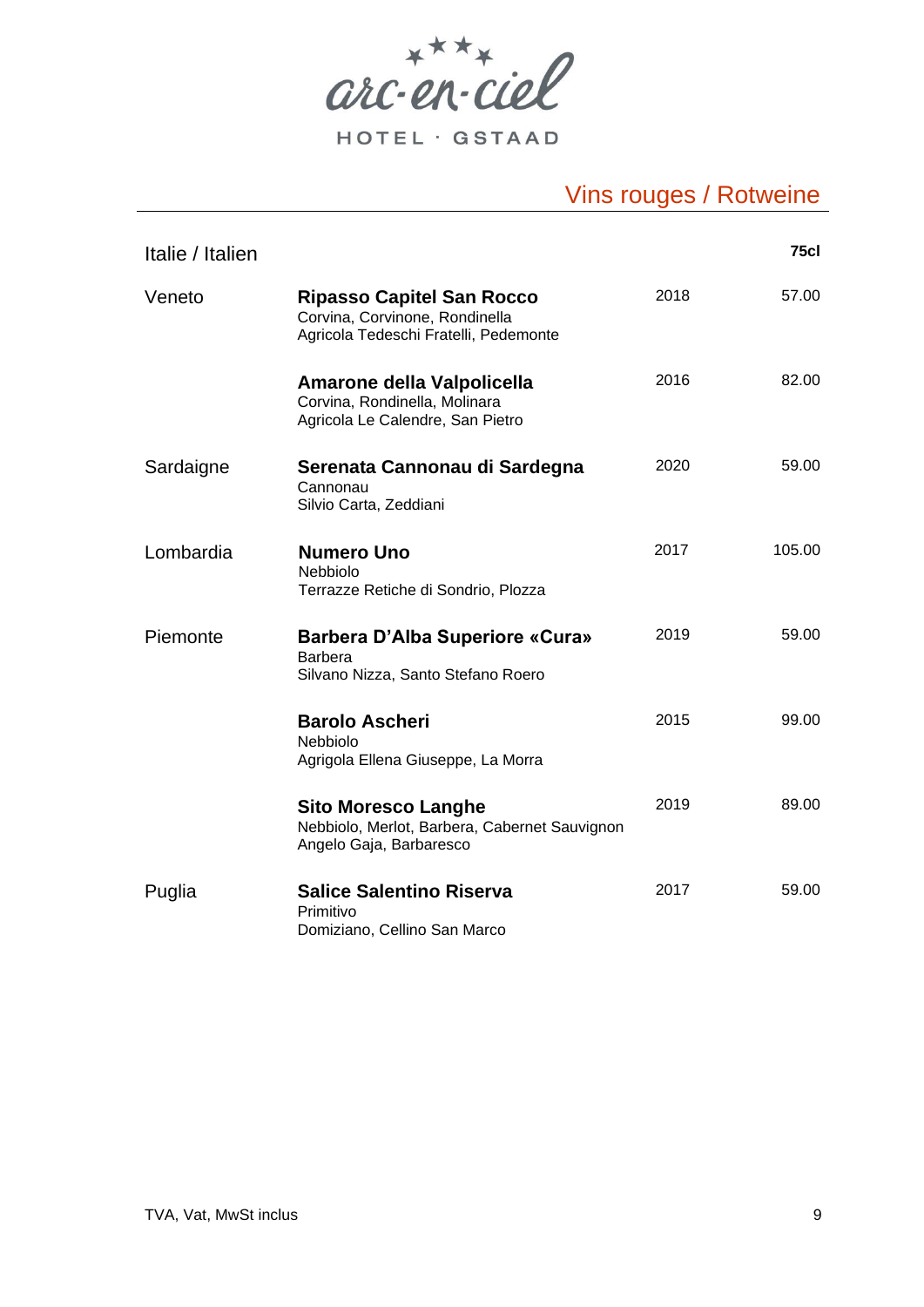

HOTEL · GSTAAD

| <b>75cl</b><br>Espagne / Spanien |                                                                                                         |      |             |
|----------------------------------|---------------------------------------------------------------------------------------------------------|------|-------------|
| Rioja                            | <b>Edulis Reserva</b><br>Tempranillo<br>Bodegas Altanza, Fuenmayor                                      | 2015 | 63.00       |
| Ribera del<br>Duero              | <b>Hacienda Monasterio</b><br>Tempranillo<br>Bodega Hacienda Monasterio, Pesquera de Duero              | 2018 | 89.00       |
| Priorat                          | <b>Martinet Bru</b><br>Grenache, Syrah, Carignan, Merlot<br>Bodegas Mas Martinet, Falset                | 2019 | 79.00       |
|                                  | <b>Flor de Pingus</b><br>Tempranillo<br>Dominio de Pingus, Pesquera et Roa                              | 2018 | 175.00      |
| Portugal                         |                                                                                                         |      | <b>75cl</b> |
| Douro                            | <b>Duas Quintas Reserva</b><br>Touriga National, Touriga Franca, Tinta Barroca<br>Ramos Pinto, Apartado | 2015 | 75.00       |
| Algarve                          | <b>Cabrita Reserva</b><br>Trincadeira, Touriga National, Aragonês<br>Cabrita Wines, Sítio da Vala       | 2017 | 70.00       |
|                                  |                                                                                                         |      |             |
| Vin de Porto                     |                                                                                                         |      | 5cl         |
| Douro                            | <b>White Port 10 Years</b><br>Vieira da Sousa, Sabrosa                                                  |      | 10.00       |
|                                  | <b>Tawny Port 10 Years</b><br>Vieira da Sousa, Sabrosa                                                  |      | 9.00        |
|                                  | <b>LBV</b><br>Vieira da Sousa, Sabrosa                                                                  | 2013 | 9.00        |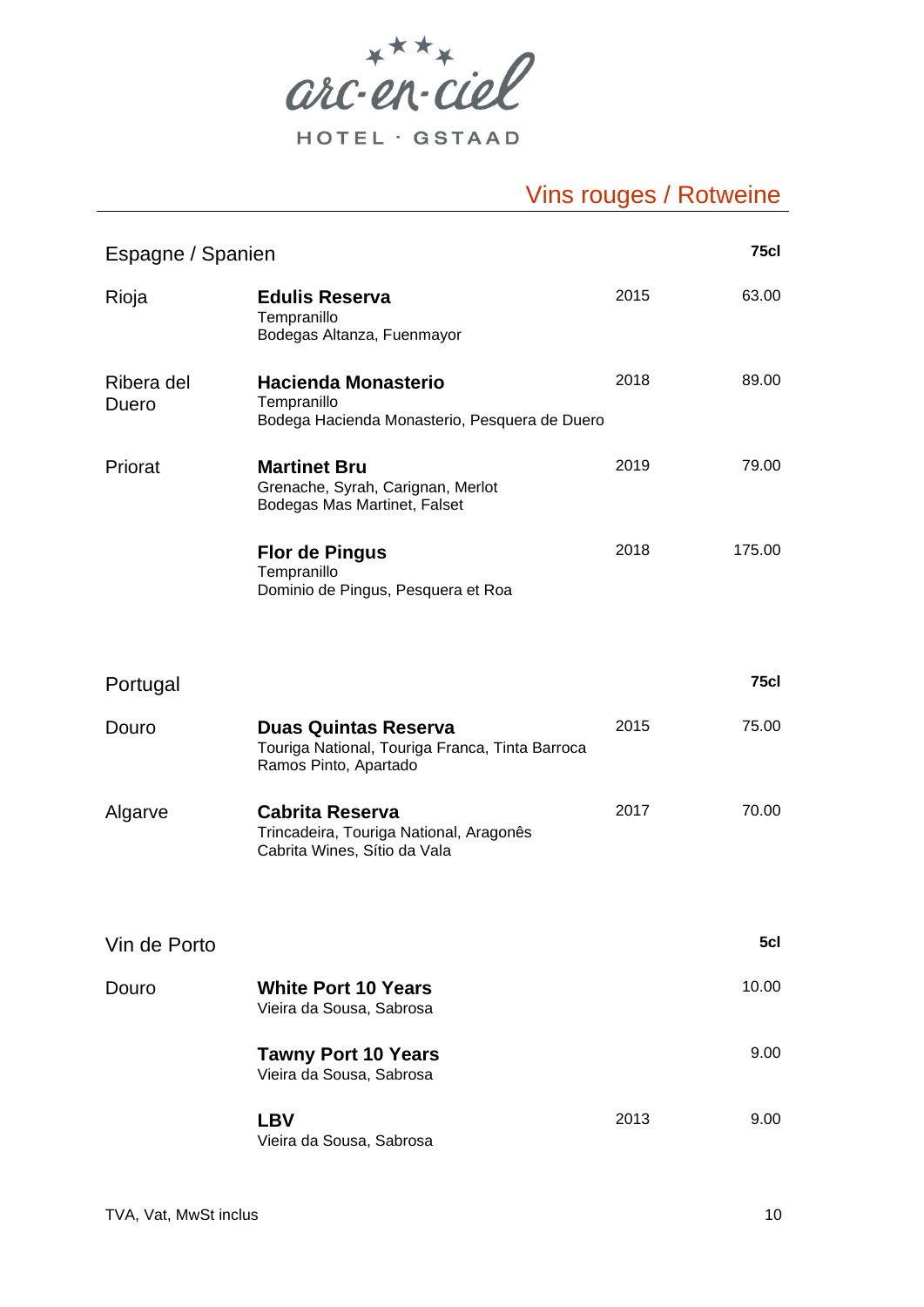$arc\cdot en\cdot cie\ell$ 

# Grandes bouteilles / Grossflaschen

|                                       |                                                                                                                                                 | <b>Vins blancs / Weissweine</b> |         | <b>150cl</b>                           |
|---------------------------------------|-------------------------------------------------------------------------------------------------------------------------------------------------|---------------------------------|---------|----------------------------------------|
| Provence                              | <b>Aigle Les Murailles</b><br>Chasselas<br>Hendri Badoux SA, Aigle                                                                              |                                 | 2019    | 115.00                                 |
|                                       |                                                                                                                                                 |                                 |         | Vins rosés / Roséwein<br><b>150cl</b>  |
| Provence                              | Château de Selle de Domaine Ott<br>Grenache, Cinsault, Syrah, Mourvèdre<br>Domaine Ott, La Londe Les Maures                                     |                                 | 2020    | 170.00                                 |
|                                       |                                                                                                                                                 |                                 |         | Vins rouges / Rotweine<br><b>150cl</b> |
| Vaud                                  | <b>Aigle Les Murailles Rouge</b><br>Pinot Noir, Diolinoir, Gamay<br>Henri Badoux SA, Aigle                                                      |                                 | 2018    | 115.00                                 |
| Valais                                | Cuvée Madame Rosemarie rouge<br>Cabernet Sauvignon, Syrah, Pinot Noir, Humagne Rouge<br>Adrian & Diego Mathier / Nouveau Salquenen AG, Salgesch |                                 | 2018/19 | 120.00                                 |
| Ticino                                | Quattromani<br>Merlot<br>Guido Brivio, Angelo Delea, Feliciano Gialdi, Claudio Tamborini                                                        |                                 | 2019    | 210.00                                 |
| Toscana                               | Magari Bolgheri<br>Cabernet Sauvignon, Cabernet Franc, Petit Verdot<br>CA'Marcanda di Gaja, Castagneto Carducci                                 |                                 | 2017    | 198.00                                 |
| Piemonte                              | <b>Sito Moresco Langhe</b><br>Nebbiolo, Merlot, Barbera, Cabernet Sauvignon<br>Angelo Gaja, Barbaresco                                          |                                 | 2019    | 175.00                                 |
| <b>Bordeaux</b><br>Côtes de Castillon | <b>Château Brisson</b><br>Merlot, Cabernet Sauvignon, Cabernet Franc                                                                            |                                 | 2015    | 155.00                                 |
| Douro                                 | <b>Duas Quintas Reserva</b><br>Touriga National, Touriga Franca, Tinta Barroca<br>Ramos Pinto, Apartado                                         |                                 | 2016    | 150.00                                 |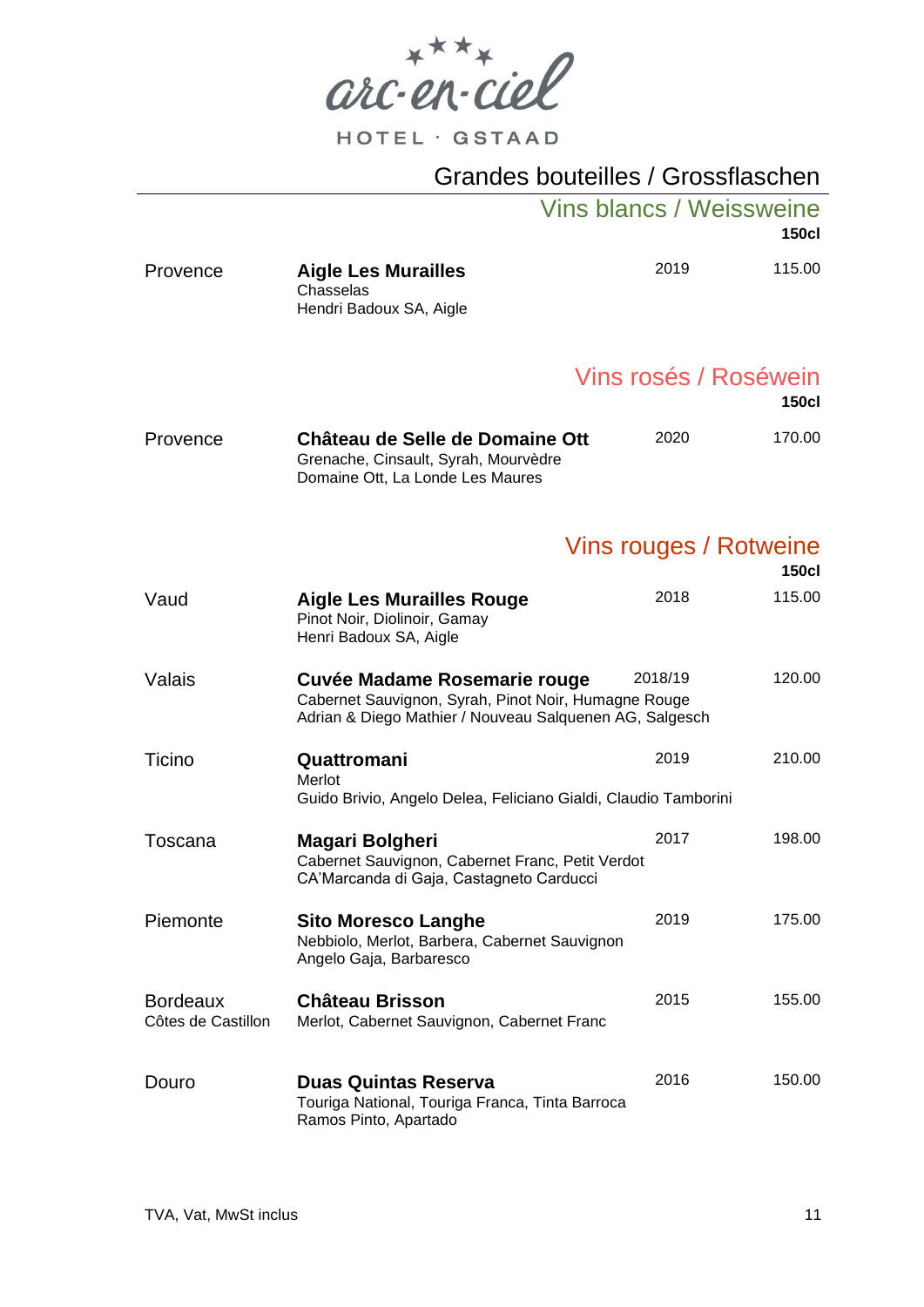

HOTEL · GSTAAD

| rın |  |
|-----|--|
|     |  |

| <b>Virgin Spritz (sans alcohol)</b><br>Aperitivo, Swiss Mountain Spring Salty Grapefruit, soda | 15.00 |
|------------------------------------------------------------------------------------------------|-------|
| mit Aperitivo, Swiss Mountain Spring Salty Grapefruit und Soda                                 |       |
| with Aperitivo, Swiss Mountain Spring Salty Grapefruit and soda                                |       |
| The Vitamin C<br>Bombay Gin, Swiss Mountain Spring Salty Grapefruit                            | 15.00 |
| mit Bombay Gin, Swiss Mountain Spring Salty Grapefruit                                         |       |
| with Bombay Gin, Swiss Mountain Spring Salty Grapefruit                                        |       |
| <b>Surf</b><br>Diablerets Bitter, Cola                                                         | 11.00 |
| <b>Cuba Libre</b><br>Brugal Añejo Rum, Cola, Lime                                              | 15.00 |
| Joëlle<br>au Porto blanc, menthe et Ginger Ale                                                 | 15.00 |
| mit weissem Portwein, Minze und Swiss Mountain Spring Ginger Ale                               |       |
| with white Porto, mint and Swiss Mountain Srping Ginger Ale                                    |       |
| Pimms No. 1<br>liqueur des herbes anglais avec ginger ale, fruits et concombre                 | 15.00 |
| Britischer Kräuterlikör mit Ginger Ale, Früchten und Gurke                                     |       |
| english herbal liqueur with ginger ale, fruits and cucumber                                    |       |
| <b>Bloody Mary</b><br>Green mark vodka, jus de tomate, épices, citron                          | 16.00 |
| Green Mark Vodka, Tomatensaft, Gewürze, Zitrone                                                |       |
| Green Mark vodka, tomato juic, spicies                                                         |       |
| <b>Moskow Mule</b><br>Green mark vodka, ginger beer, concombre, lime, menthe                   | 15.00 |
| Green Mark Vodka, Ginger Beer, Gurke, Minze                                                    |       |
| Green Mark vodka, ginger beer, cucumbre, mint                                                  |       |
| <b>London Mule</b><br>Bombay Gin, ginger beer, concombre, lime, menthe                         | 15.00 |
| Bombay gin, Ginger Beer, Gurke, Minze                                                          |       |
| Bombay gin, ginger beer, cucumbre, mint                                                        |       |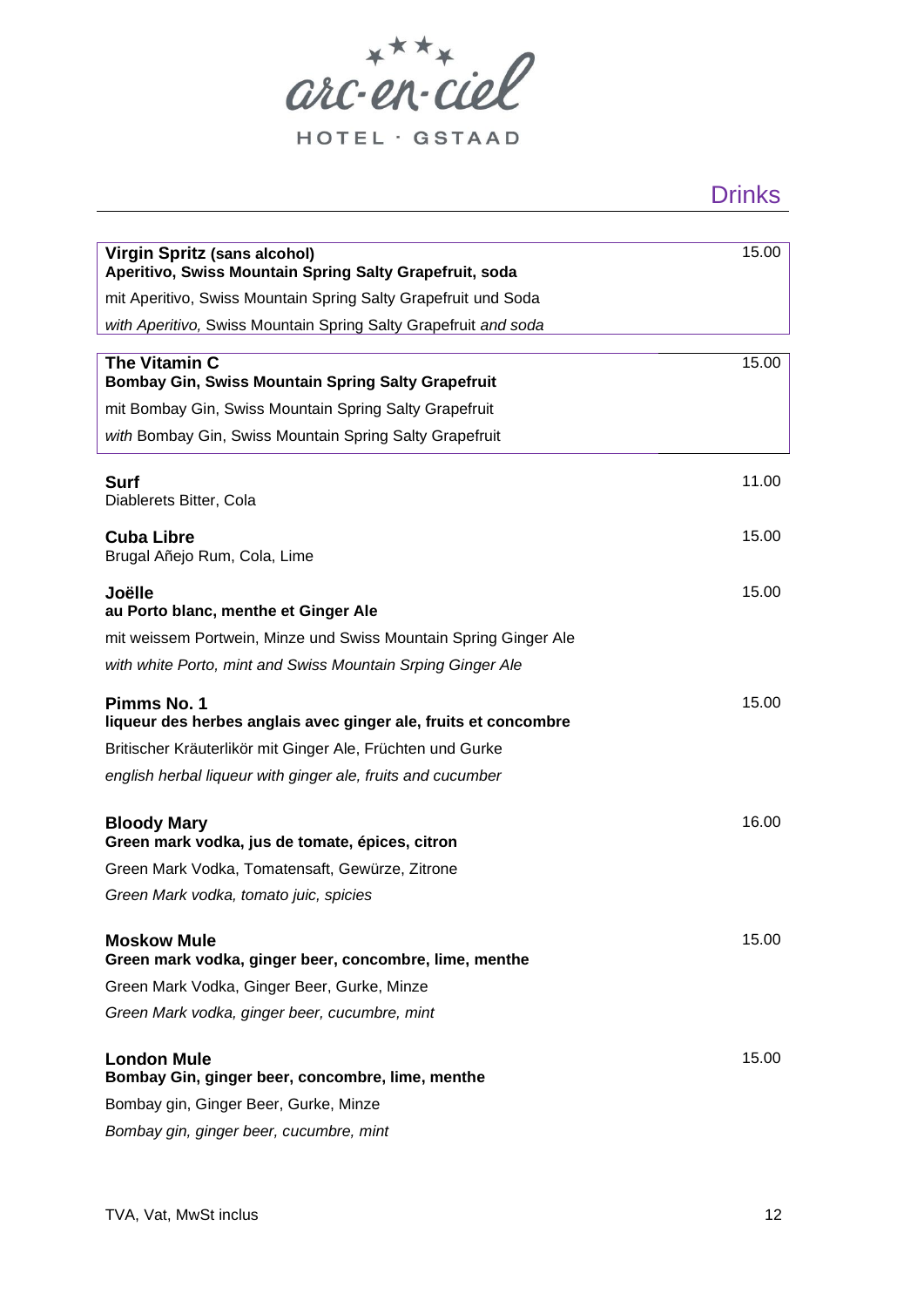

#### Eau minérales, bouteilles

| Jus de pommes / Apfelsaft, Apfelschorle                                   | 3dl                | 5.50                 |
|---------------------------------------------------------------------------|--------------------|----------------------|
| Swiss Mountain Spring Tonic, Bitter Lemon, Ginger Ale                     | 2dl                | 5.50                 |
| Swiss Mountain Spring Ginger Beer, Salty Grapefruit                       | 2dl                | 5.50                 |
| Coca-Cola, Cola light, Cola Zero                                          | 3dl                | 5.50                 |
| <b>Sprite</b>                                                             | 3dl                | 5.50                 |
| Sinalco, Orangina                                                         | 3dl                | 5.50                 |
| Rivella (rot, blau)                                                       | 3dl                | 5.50                 |
| San Pellegrino                                                            | 5dl                | 6.50                 |
| Evian                                                                     | 5dl                | 6.50                 |
| Sanbitter                                                                 | 1dl                | 4.50                 |
| <b>Gstaad Wasser</b><br>(avec ou sans gas)<br>(mit oder ohne Kohlensäure) | 3dl<br>5dl<br>10dl | 3.80<br>5.00<br>7.50 |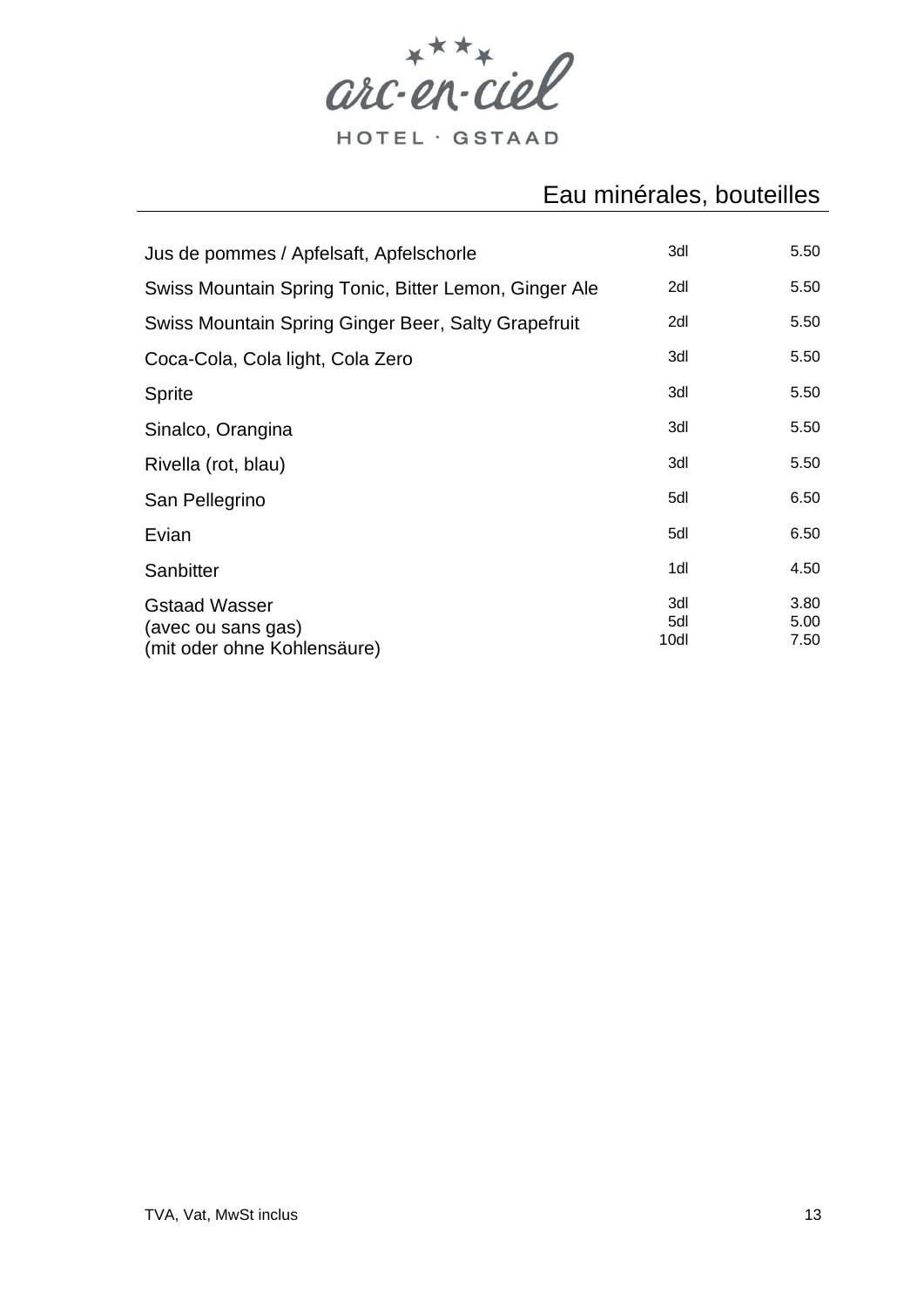

HOTEL · GSTAAD

|                                    | Jus de fruits           |               |
|------------------------------------|-------------------------|---------------|
|                                    |                         |               |
| Jus d'orange / Orangensaft         | 2dl                     | 6.80          |
| Jus de tomates/ Tomatensaft        | 2dl                     | 6.30          |
|                                    |                         |               |
|                                    |                         | <b>Bières</b> |
|                                    |                         |               |
| Rugenbräu Tab                      | 2dl                     | 4.50          |
|                                    | 3dl                     | 5.00          |
|                                    | 5dl                     | 6.50          |
| Rugenbräu sans alcool, alkoholfrei | $3,3$ dl                | 6.00          |
| Heineken                           | 3,3d                    | 7.80          |
| Rugenbräu Weizen                   | 5dl                     | 8.40          |
|                                    |                         |               |
|                                    | <b>Boissons chaudes</b> |               |
| Café, Espresso, Ristretto          |                         | 4.80          |
| Café au lait, Schale               |                         | 5.50          |
| Latte Macchiato                    |                         | 6.00          |
| Cappuccino                         |                         | 5.50          |

| <b>Ouppuouno</b>                                                               |       |
|--------------------------------------------------------------------------------|-------|
| Café fertig (avec Prune)                                                       | 7.50  |
| Caffè Corretto                                                                 | 7.50  |
| Café mélange                                                                   | 6.00  |
| Punch (rum, pomme, orange)                                                     | 5.50  |
| Ovomaltine, Chocolat                                                           | 5.50  |
| Chocolat mélange                                                               | 6.00  |
| Irish coffee (avec Whisky)                                                     | 14.00 |
| Thé de Ronnefeldt<br>English Breakfast, Earl Grey, Fruity Camomille, Verveine, | 4.80  |

*Sweet Berries, Rose Hip, Green Dragon, Maroccan Mint, Ayurveda, Chai*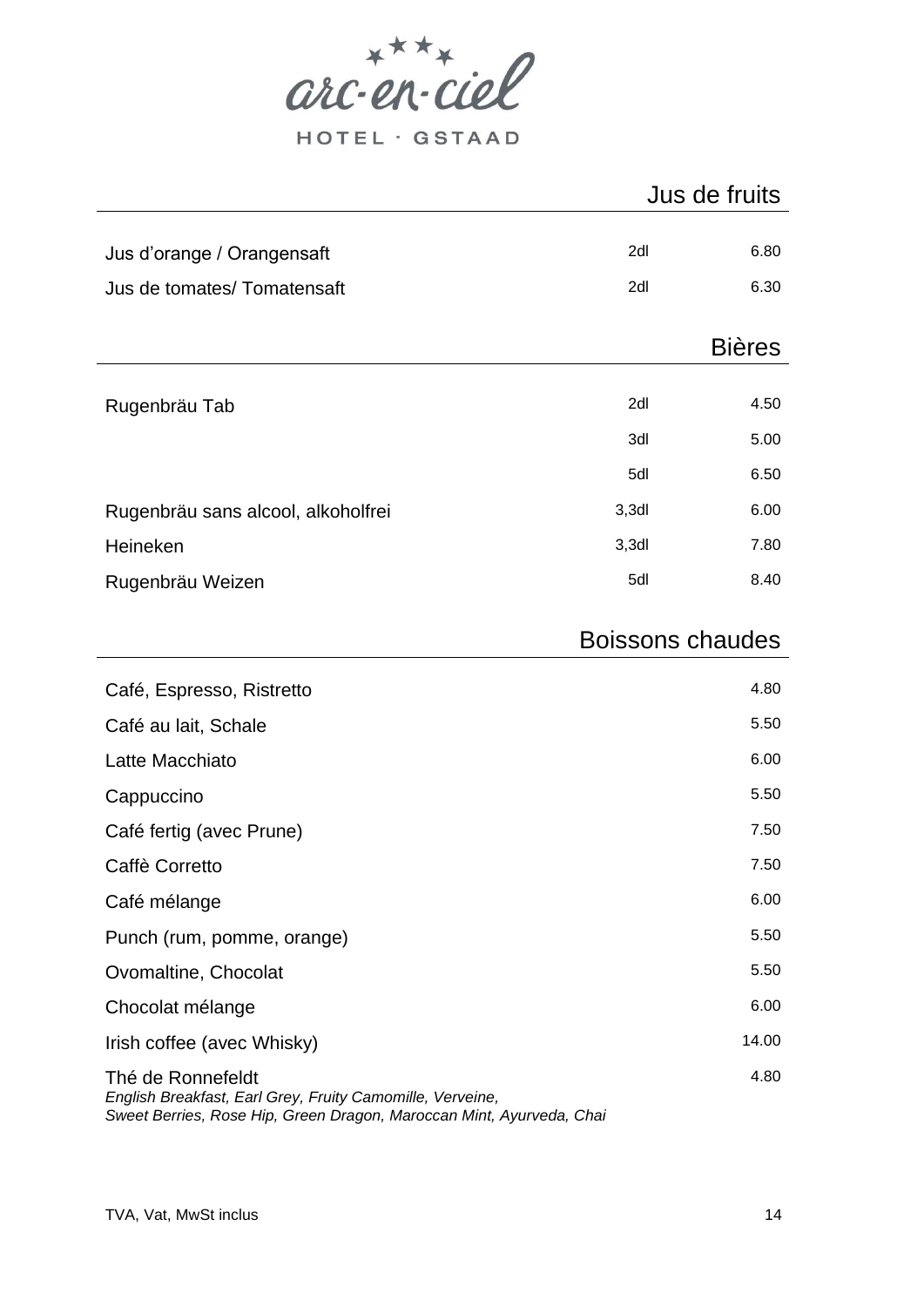

## Liqueurs

| Averna Amaro                      | 29 Vol.%             | 4cl  | 8.50           |
|-----------------------------------|----------------------|------|----------------|
| Martini bianco / rosso            | 15 Vol.%             | 4cl  | 8.50           |
| Campari                           | 21 Vol.%             | 4cl  | 8.50           |
| Cynar                             | 16 Vol.%             | 4cl  | 8.50           |
| Appenzeller                       | 29 Vol.%             | 4cl  | 8.50           |
| Bailey's Irish Cream              | 17 Vol.%             | 4cl  | 8.50           |
| Sambucca Molinari                 | 40 Vol.%             | 4cl  | 8.50           |
| Suze                              | 20 Vol.%             | 4cl  | 8.50           |
| Limoncello                        | 30 Vol.%             | 4cl  | 8.50           |
| Cointreau                         | 40 Vol.%             | 4cl  | 8.50           |
| <b>Grand Manier</b>               | 40 Vol.%             | 4cl  | 8.50           |
| Diablerets bitter                 | 18 Vol.%             | 4cl  | 7.50           |
|                                   |                      |      |                |
|                                   |                      |      | Spiritueux     |
|                                   |                      |      |                |
|                                   | 37 Vol.%             | 4cl  | 10.00          |
| <b>Bombay Sapphire Gin</b>        |                      | 4cl  |                |
| Monkey 47 Schwarzwald Dry Gin     | 47 Vol.%<br>40 Vol.% | 4cl  | 16.00<br>10.00 |
| Vodka Green Mark                  | 40 Vol.%             | 4cl  | 10.00          |
| <b>Brugal Blanco</b>              | 38 Vol.%             | 4cl  | 10.00          |
| Brugal Añejo                      | 41 Vol.%             | 2cl  | 9.50           |
| <b>Vieille Prune Etter</b>        | 43 Vol.%             | 2cl  |                |
| <b>Abricotine Morand</b>          | 37 Vol.%             | 2cl  | 9.50<br>6.50   |
| <b>Kirsch</b>                     |                      |      |                |
| <b>Vieille Williams Urs Hecht</b> | 42 Vol.%             | 2cl  | 15.50          |
| Supplements                       |                      |      |                |
| + Swiss Mountain Spring           |                      | 20cl | 5.30           |
| + Cola, Sprite, Jus               |                      | 20cl | 3.50           |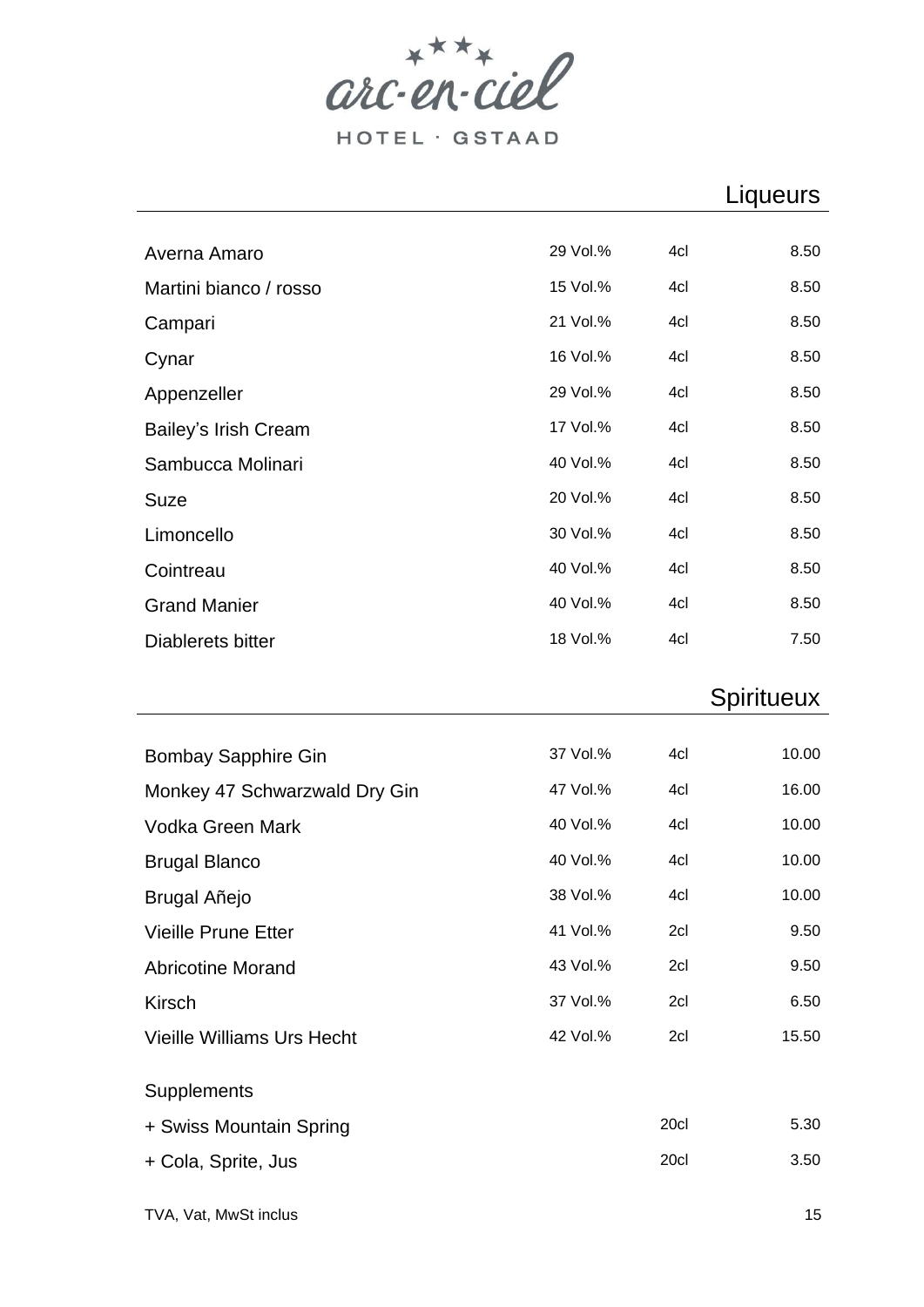

HOTEL · GSTAAD

|                                        |          |                        | Cognac                |
|----------------------------------------|----------|------------------------|-----------------------|
|                                        |          |                        |                       |
| Rémy Martin VSOP                       | 40 Vol.% | 2cl                    | 10.00                 |
| Delamain XO Pale & Dry                 | 45 Vol.% | 2cl                    | 16.00                 |
|                                        |          |                        |                       |
|                                        |          | Single Malt Whisky     |                       |
|                                        |          |                        |                       |
| Auchentoshan 12 Years Triple Destilled | 40 Vol.% | 4cl                    | 16.00                 |
| Caol Ila 12 Years                      | 43 Vol.% | 4cl                    | 18.00                 |
|                                        |          |                        |                       |
|                                        |          |                        | <b>Scotch Whisky</b>  |
|                                        |          |                        |                       |
| Johnnie Walker Red Label               | 40 Vol.% | 4cl                    | 10.00                 |
| Johnnie Walker Black Label             | 40 Vol.% | 4cl                    | 15.00                 |
|                                        |          |                        |                       |
|                                        |          |                        | <b>Irish Whiskey</b>  |
|                                        |          |                        |                       |
| <b>Jameson Black Barrel</b>            | 40 Vol.% | 4cl                    | 15.00                 |
|                                        |          | <b>Bourbon Whiskey</b> |                       |
|                                        |          |                        |                       |
| <b>Jack Daniels</b>                    | 40 Vol.% | 4cl                    | 10.00                 |
| <b>Bulleit Frontier Whiskey</b>        | 45 Vol.% | 4cl                    | 15.00                 |
|                                        |          |                        |                       |
|                                        |          |                        | <b>Blended Whisky</b> |
|                                        |          |                        |                       |
| <b>Nikka From the Barrel</b>           | 51 Vol.% | 4cl                    | 18.00                 |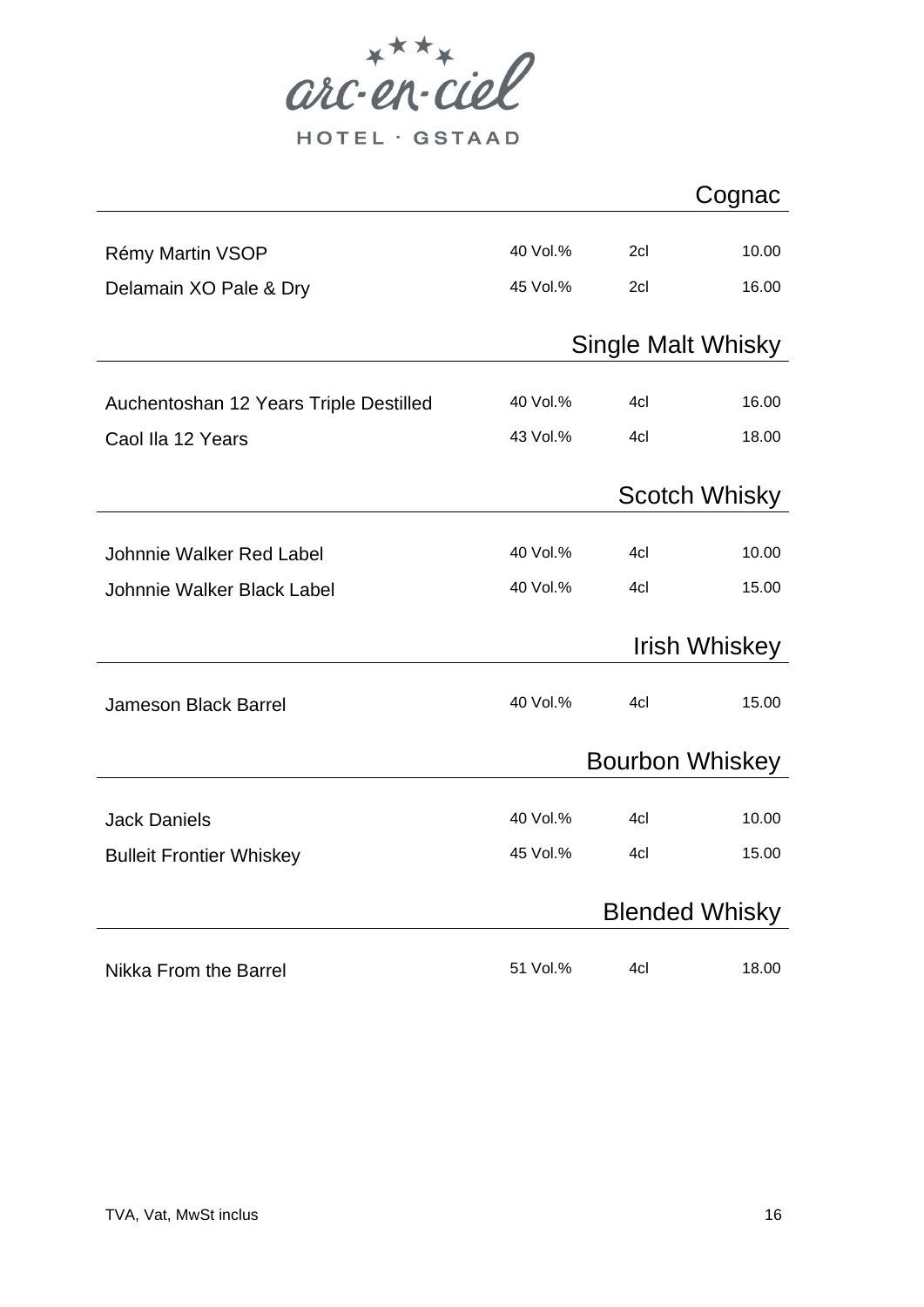

## Jahre Arc-en-ciel

| 1959    | September  | Kauf der Liegenschaft «Haus Gottfried Bühler» durch Heini und<br>Micheline                                                                                         |
|---------|------------|--------------------------------------------------------------------------------------------------------------------------------------------------------------------|
| 1960    | Frühling   | Baubeginn                                                                                                                                                          |
| 1961    | Januar     | Eröffnung Tea Room Arc-en-ciel                                                                                                                                     |
| 1962    | Mai        | Eröffnung Hotel Garni mit 20 Betten                                                                                                                                |
| 1967    | Dezember   | <b>Erwerb Chalet Sanetschblick</b>                                                                                                                                 |
| 1968    | Sommer     | Umbau Chalet Sanetschblick in Hotel Dépendence mit 20 Betten                                                                                                       |
| 1972    | Sommer     | Grosser Hotel Um- und Erweiterungsbau                                                                                                                              |
| 1976    | Mai        | Eröffnung der Pizzeria mit Holzofen der Eggli-Tennisplätze                                                                                                         |
| 1979    | November   | Restaurant neu gestaltet und Crêperie eingerichtet                                                                                                                 |
| 1980/81 |            | Salon-Neubau im 1. Stock des Hotels. Neubau der Hotel-Résidence mit<br>Studios, Zwei- und Dreizimmerwohnungen sowie einer Einstellhalle,<br>Sauna/Solarium/Fitness |
| 1982    | Okt.-Dez.  | Hotel Um- und Erweiterungsbau, neuer Hoteleingang mit Réception                                                                                                    |
| 1984    | November   | Elektronische Telefonanlage, Minibars in allen Zimmern                                                                                                             |
| 1985    | Juni, Nov. | Bau des hoteleigenen, geheizten Schwimmbades                                                                                                                       |
| 1986    | November   | Farb-TV in allen Gästezimmern!                                                                                                                                     |
| 1989    | Mai        | 1. EDV-Anlage für Réception und Administration                                                                                                                     |
| 1990    | Mai        | Neue Elektro-Autorennbahn für Kinder im Sommer                                                                                                                     |
| 1992    | Mai-Juni   | Hotel-Résidence leicht renoviert                                                                                                                                   |
| 1993    | März-Juni  | 14 neue Hotelzimmer und Seminarraum gebaut                                                                                                                         |
|         | Dezember   | Neugestaltung Restaurant "La Sarine"                                                                                                                               |
| 1995    | April-Mai  | Terrassenunterkellerung. Neue WC-Anlagen, Kinder-WC                                                                                                                |
|         | Okt.-Dez   | Bau Wintergarten und Spielzimmer / Spielsalon                                                                                                                      |
| 1999    | März       | Christiane Matti übernimmt die Geschäftsführung                                                                                                                    |